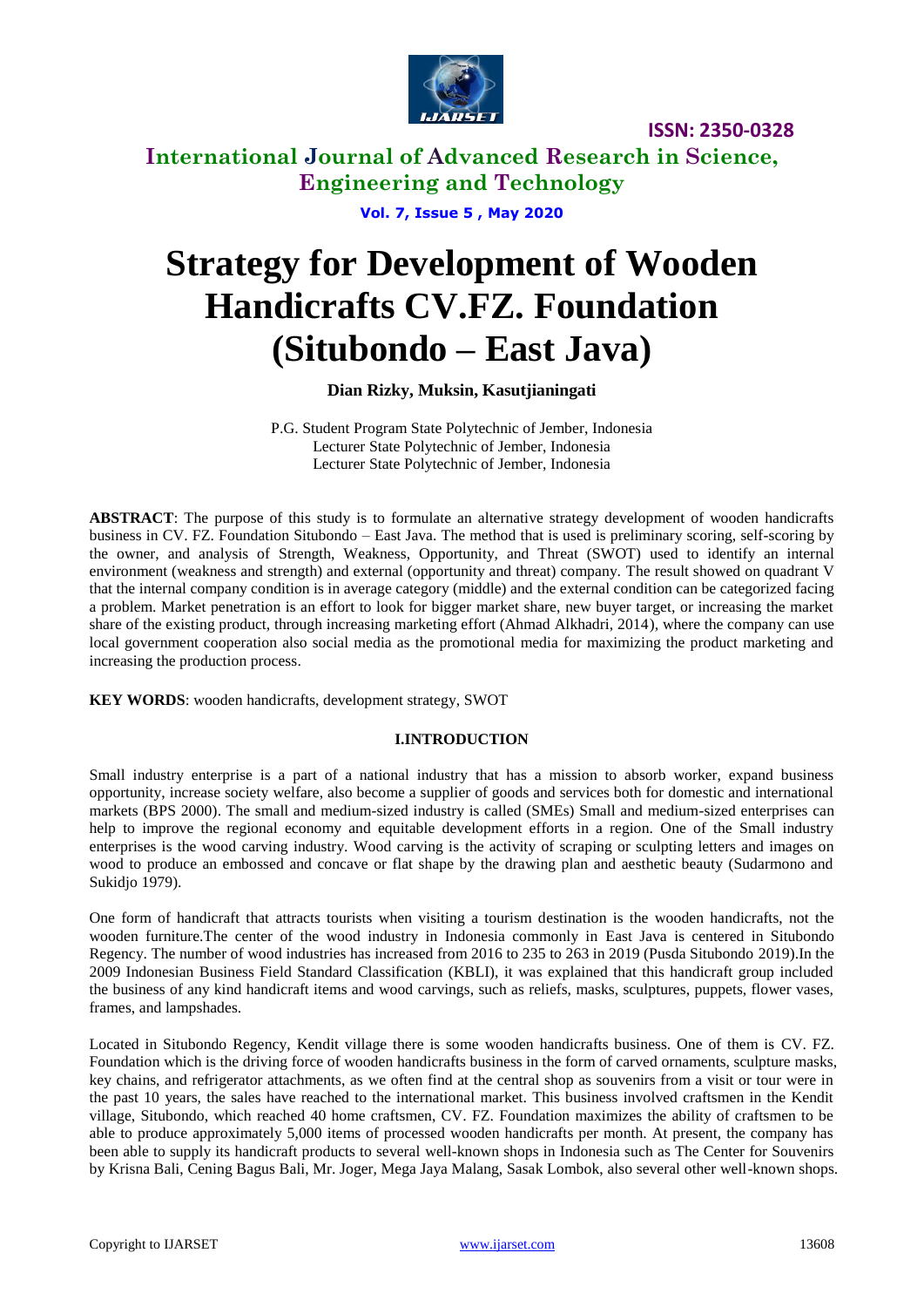

## **International Journal of Advanced Research in Science, Engineering and Technology**

#### **Vol. 7, Issue 5 , May 2020**

Many obstacles and problems faced by SMEs in conducting their business, some of the problems faced by SMEs include: difficulties in obtaining capital, difficulties in obtaining raw materials, business management that is still simple, and problems in marketing products (Prihardiputra 2012). CV. FZ. Foundation also has limitations in increasing sales, one of the problems is limited production equipment, the processing of products from raw materials to ready-to-use materials requires a long time. A website and the new way transactions as online product sales systems have been made have not been able to maximize the interest of consumers for online transactions. Employee performance is not as expected by the owner, and so far, the owner of the company organizes its financial affairs which are only assisted by an employee in conducting financial records.

Based on the background this research wants to discuss the management and development of wooden handicrafts business in the CV. FZ. Foundation by formulating a strategy formulation. According to Pearce and Roobinson (2008, p.29), strategy formulation will direct executives in defining the business where their company is located, the ultimate goal to be achieved, and the media to achieve that goal.

#### **II. LITERATURE REVIEW**

Susanto (2014), strategy management is a process that is used to determine the direction and goals of an organization in the long term along with the selection of methods to achieve them through the development of formulations and strategy implementation that is planned systematically. David (2017), strategic management defines as an art and science for formulating, implementing, and evaluating cross-functional decisions that enable organizations to achieve their goals.

#### **B. Strategy management Process**

**A. Strategy management**

According to David (2017), the process in strategy management consists of three stages namely formulation, implementation, and evaluation of strategies. Strategy management focuses on integrating management, marketing, finance, production, research and development, and information systems to achieve company goals. Strategy formulation includes developing a vision and mission, identifying external opportunities and events, determining strengths and weaknesses, creating long-term goals, formulating alternative strategies, and choosing specific strategies to be implemented.

#### **C. Business Development**

According to Lili, Hartono and Dyah, Yuni K (2018) so that the wooden handicraft business can survive and develop, it is necessary to do a variety of creative and innovative businesses, including through the development of design, product diversification, network development and expansion, and the development of promotional media and marketing.

#### **III. METHODOLOGY**

The processing method and data analysis that is used in this research is strategic management approaching concept. The data analysis is conducted through a descriptive approach, a qualitative and quantitative approach presented in tables, figures, and descriptions. The sampling technique in this study uses purposive sampling. According to Sugiyono (2018), Purposive Sampling is a sampling technique based on certain considerations. The selection and determination of the sample as a respondent use "Purposive Sampling" with consideration that the intended respondent has the ability and authority in formulating company policy, including formulating the company's marketing strategy. Because of that, the respondent in this research uses SWOT analysis from internal sides are the business owner and employee, and external sides are company partners and SWOT experts.

#### **A. Research Variables and Instruments**

- 1. The variables in this study are to analyze and classify the company's internal and external factors
- 2. The instruments that are used in this study are interviews and closed questionnaires that are shown to business owners, employees, partners, and expert SWOT experts. It is conducted to get information related to company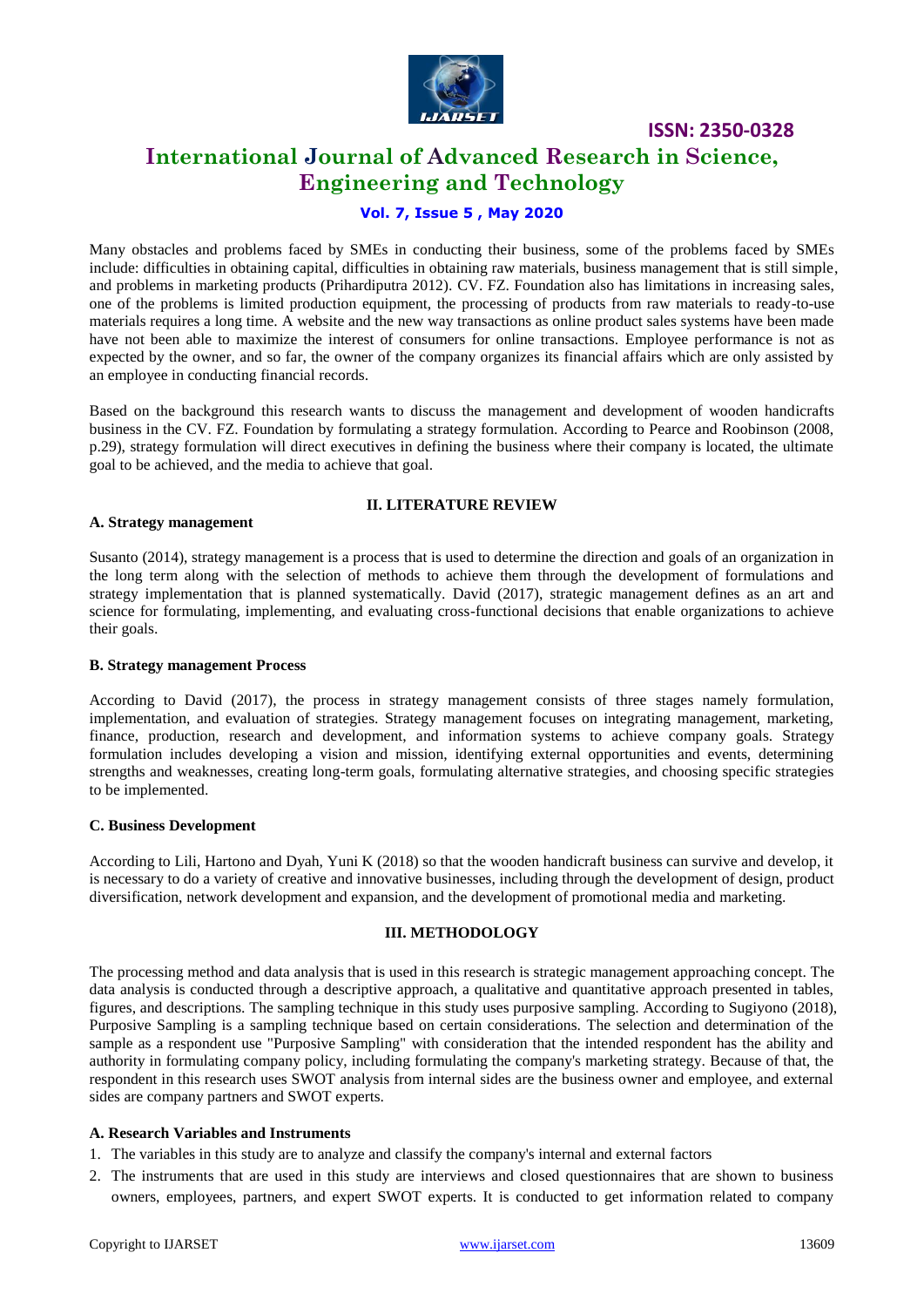

## **International Journal of Advanced Research in Science, Engineering and Technology**

#### **Vol. 7, Issue 5 , May 2020**

conditions regarding components related to strengths, weaknesses, opportunities, and threats to the business of CV. FZ Foundation as well as to know about alternative strategies that are priorities for the business of CV. FZ Foundation in product business development.

#### **B. Analysis Technique**

- 1. Giving questioner for preliminary scoring. Respondent: the owner, employee, business partner, andSWOT *expert*.
- 2. Making Internal and External Factor Matrices (IFE & EFE). (David, 2017).
- 3. Internal External Matrix, positioning itself in various divisions is organized in a nine-cell display. The IE matrix is based on 2 key dimensions: the IFE weighted total score on the x-axis and the total weighted EFE score on the yaxis, remember that at each organizational division it is necessary to construct the IFE matrix and EFE matrix from 1.0 to 1.99 presenting a weak internal position: scores from 2.0 to 2.99 are considered average: and scores from 3.0 to 4.0 are considered high.
- 4. Creating a SWOT Matrix to compile a list of internal and external factors, matching strengths, weaknesses, and threats to record the resultant strategies SO, WO, ST, and WT. According to David (2016), states that the SWOT (Strength-Weaknesses-Opportunity-Threats) matrix is an important matching tool that helps companies develop four types of strategies: Strength-Opportunities (SO) Strategy, *Weaknesses-Opportunities*: WO) strategy, *Strength-Threats* strategy (ST) and *Weaknesses –Threats* (WT).

#### **IV. RESULT AND DISCUSSION**

#### **A. Business Problem**

Based on the description of the vision and mission that want to be achieved by the CV. FZ The Foundation needs to develop continuously the business so that it can have its vision and mission, but the problems that exist in the business can become obstacles to develop.Problems that exist in these businesses include the lack of support from the relevant agencies, employee performance is not as expected by the owner, they only work according to the target that is determined by the owner, the limited number of tools and machines that only two units of machines available. A website and the new way transactions as online product sales systems have been made have apparently not been able to maximize the interest of consumers for online transactions, and so far, the company owner manages his financial affairs that are only assisted by an employee in conducting financial records.

#### **B. External and Internal Audit Result of Company**

a. Internal audit results can be seen in the table below:

| <b>Table 1. Internal Audit Results</b> |                                                                                                                                                                                                                                                                                                                                       |                                                                                                                                              |  |  |  |
|----------------------------------------|---------------------------------------------------------------------------------------------------------------------------------------------------------------------------------------------------------------------------------------------------------------------------------------------------------------------------------------|----------------------------------------------------------------------------------------------------------------------------------------------|--|--|--|
| Factor                                 | <b>Strength</b>                                                                                                                                                                                                                                                                                                                       | Weaknesses                                                                                                                                   |  |  |  |
| Production and Operational             | 1. Any kind of craft products (many types<br>of handicraft products, such as wood<br>airbrush, painting, carving, decal, resin,<br>and accessories)<br>Availability<br>2.<br>of<br>materials<br>raw<br>(convenience in the supply of raw<br>materials makes the production of craft<br>products-completed according to the<br>target) | 3.<br>The production process takes a long time<br>in rainy season<br>Production equipment and facilities that<br>4.<br>has not yet supported |  |  |  |
| Marketing management                   | Strategic business location (near to the B.<br>availability of raw materials, craftsmen<br>and affordable raw material prices)<br>Table 4.1 Internal Factors of Potential<br>tourist sites to supply products are<br>developing                                                                                                       | Promotional system that has not been<br>maximized<br>The development of online sales has not<br>4.<br>been used well                         |  |  |  |
| <b>Human Resources</b>                 | Suitability<br>for<br>of<br>each 2.<br>expertise<br>workforce.                                                                                                                                                                                                                                                                        | Management of human resources that are<br>still lacking                                                                                      |  |  |  |
| <b>Financial Environment</b>           | clear contractual agreements Payment 2.<br>system with business partners so that can<br>increase product sales in greater numbers                                                                                                                                                                                                     | Poor financial management                                                                                                                    |  |  |  |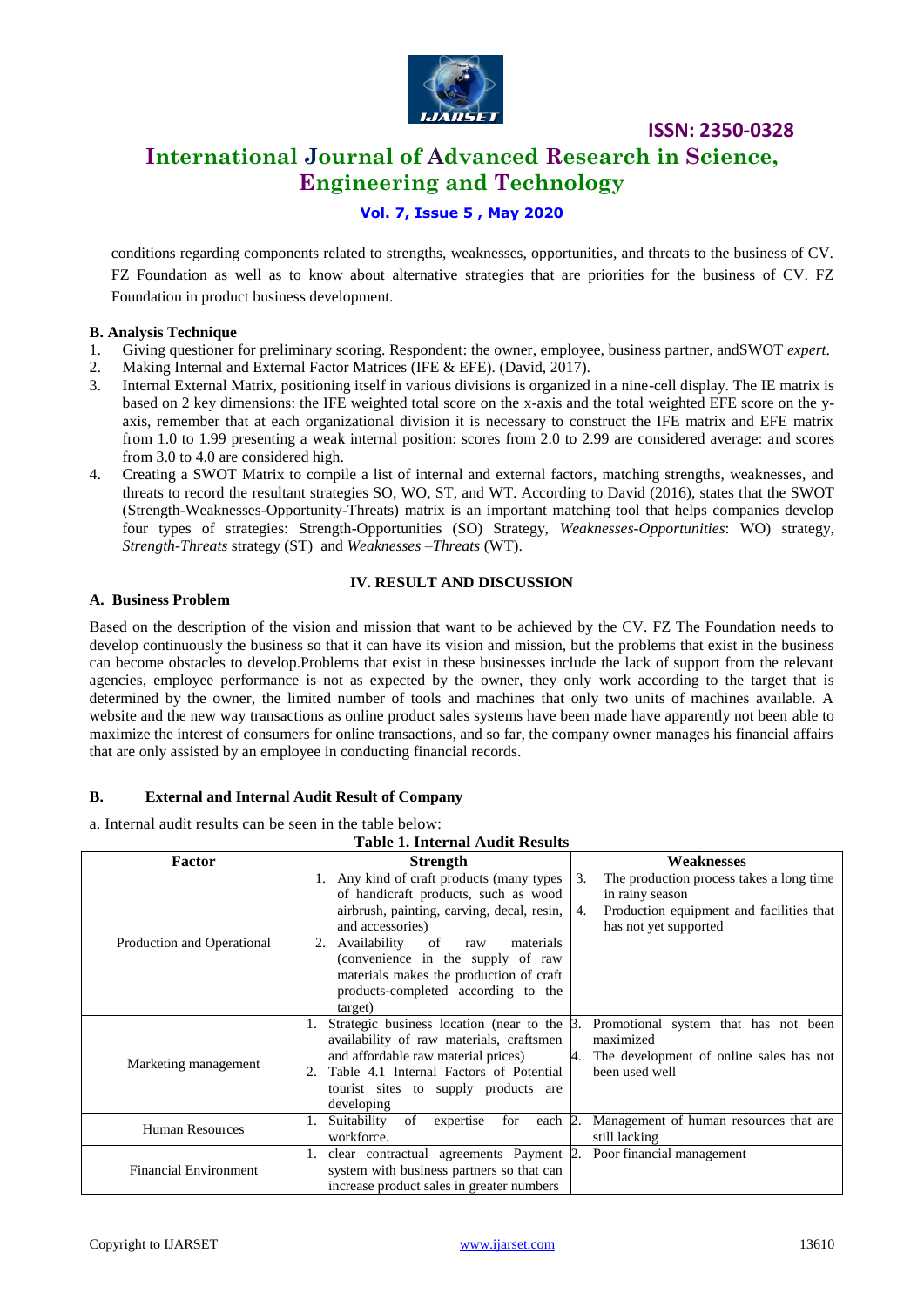

**International Journal of Advanced Research in Science, Engineering and Technology**

#### **Vol. 7, Issue 5 , May 2020**

#### b. External Audit Results

In an external audit, some opportunities and threats exist in the company as a step CV. FZ Foundation to take opportunities by avoiding threats that can affect the sustainability of the business. **Table2. External Factors**

| Tablez. External Factors |                                                                                                                                                                       |                                                                                                 |  |  |
|--------------------------|-----------------------------------------------------------------------------------------------------------------------------------------------------------------------|-------------------------------------------------------------------------------------------------|--|--|
|                          | <b>Opportunities</b>                                                                                                                                                  | <b>Threats</b>                                                                                  |  |  |
| Economic Condition       | 1. The tendency of business partners to order<br>large quantities of craft products regularly<br>with a contract system<br>2. Availability of labor / human resources | Price raising of raw material                                                                   |  |  |
| Politics and Policy      | 1. Local government support for developing<br>the potential of craft Producing areas<br>2. Society attitudes that support the existence<br>of CV. FZ Foundation       | No capital loan available                                                                       |  |  |
| Technology               | The development of technology, especially<br>internet can facilitate business transactions<br>and promotions                                                          | Management of other craft businesses is<br>better                                               |  |  |
| Customer                 | <b>Customer Loyalty</b>                                                                                                                                               | Changes in Customer interest                                                                    |  |  |
| Competitor               | Increasing quality product                                                                                                                                            | Competitors/competition with other craft<br>businesses<br>Craftsmen open their craft businesses |  |  |

#### **C. IE Matrix**

IE matrix analysis aims to provide information to strategic positions and alternative strategies that describe the business position of CV.FZ. Foundation on a dimension of the current condition of the company. IE matrix is obtained from the total score from the IFE matrix and EFE matrix. IE Matrix is divided into three main parts namely Quadrant Cell Division I, II, and IV which are growth and development positions, intensive strategy (market penetration, market development, or product development). Quadrant cell divisions III, V, and VII are the best is managed by a defense strategy. Market penetration and product development strategies are the two strategies commonly used in this division. The divisions in cells VI, VIII, and IX are the best managed by a harvest or divestment strategy. (David, 2017).

Based on the total score on the IFE matrix is 2,154 that shows the position of CV.FZ. Foundation is on average level that means are not strong or weak. While the EFE matrix score total is 2,221 that shows CV. FZ Foundation business can use its opportunities to avoid threats. From both IFE and EFE results business is on cell V that means can be defended. Here the following IE matrix in the CV. FZ Foundation

|                                                                            | <b>SKOR TERTIMBANG</b>   |                       |            |
|----------------------------------------------------------------------------|--------------------------|-----------------------|------------|
|                                                                            | <b>TOTAL IFE (2.154)</b> |                       |            |
|                                                                            | Kuat                     | Rata-<br>Rata         | Lemah      |
|                                                                            | $3,0-4,0$                | $2,0-2,99$            | $1,0-1,99$ |
| Tinggi 4,00                                                                |                          | 3,00                  | 2,00       |
| $3,0-4,0$                                                                  | I                        | $_{\rm II}$           | Ш          |
| <b>SKOR TERTIMBANG</b><br><b>TOTAL EFE (2.221)</b><br>Sedang<br>$2,0-2,99$ | IV                       | $\overline{\text{V}}$ | VІІ        |
| Rendah<br>$1,0-1,99$                                                       | VII                      | VIII                  | IX         |

**Figure1. Matrix IE of CV. FZ. Foundation business**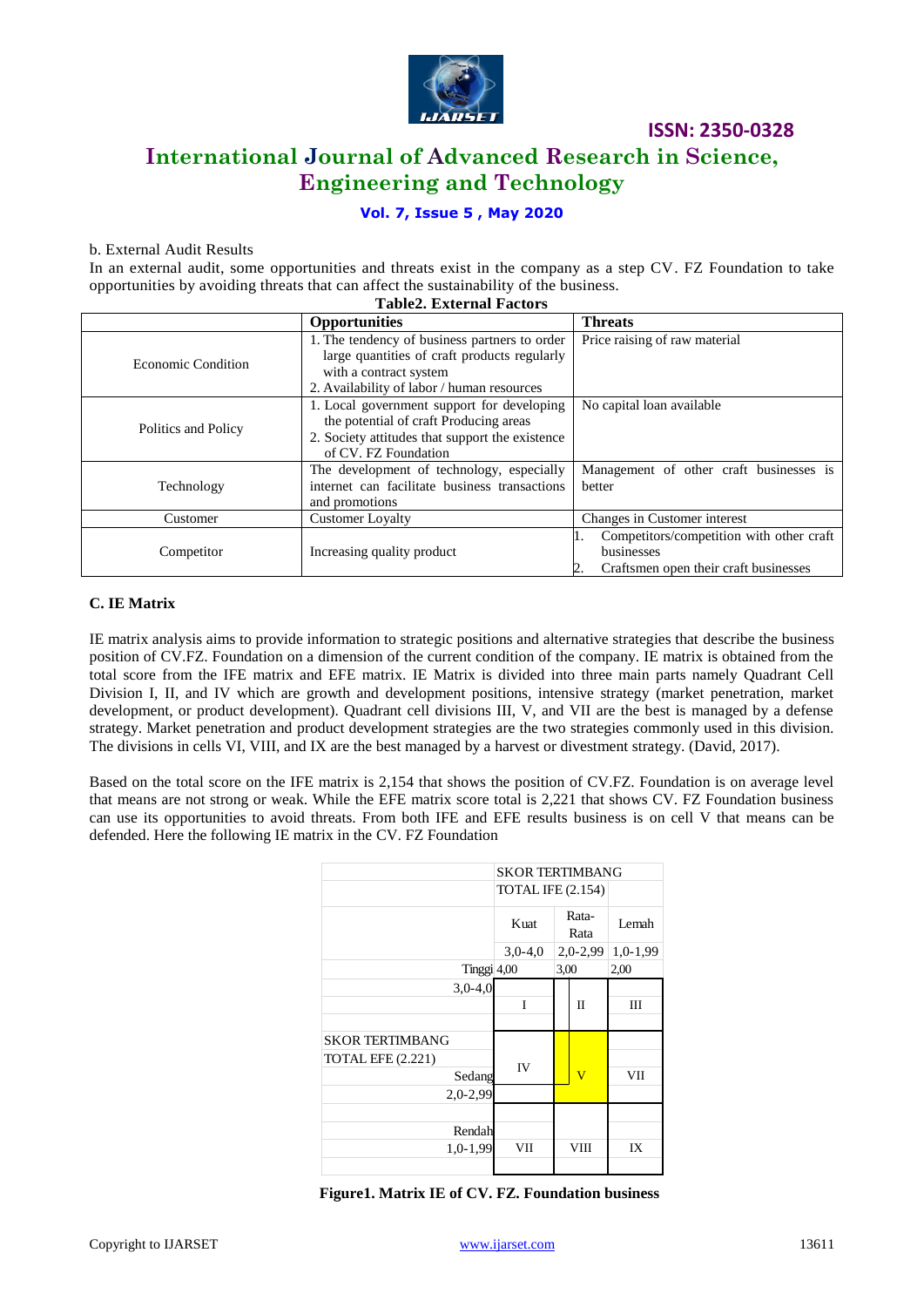

## **International Journal of Advanced Research in Science, Engineering and Technology**

#### **Vol. 7, Issue 5 , May 2020**

| Information:   |                                             |
|----------------|---------------------------------------------|
| <b>I.II.IV</b> | : Intensive Strategy and Integrity Strategy |
| III. V. VII    | : Defense and Maintaining Strategy          |
| VI. VIII. IX   | : Harvest and Divestment Strategy           |

Based on Figure 1 the position of the business CV. FZ Foundation is in quadrant V which shows that the internal condition of company is in the average (middle) category and external conditions can be categorized as facing problems. The strategies that can be applied to companies are market penetration strategies and product development. Maintaining and defending strategy categories include market penetration strategies or product development strategies. Market penetration is an effort to look for a larger market share, look for new buyer targets, or increase the market share of existing products through increased marketing efforts (Ahmad Alkhadri, 2014) where companies can use local government cooperation also social media as the promotional media for maximizing the product marketing and increasing the production process

#### **D. SWOT Matrix**

The SWOT matrix is an analytical tool to formulate alternative strategies that will be applied to the CV. FZ Foundation business. includes Strength factors, Weaknesses, Opportunity, and Threat. The resulting alternative strategies are adjusted to the business position in the results of the IE matrix analysis. The SWOT matrix produces four types of strategies, namely alternative SO strategies, a strategy that uses the strengths of opportunities, WO strategy is a strategy to minimize the weaknesses to attract the opportunities that exist, ST strategy is a strategy that use strengths to avoid threats, the last is a WT strategy is a strategy to minimize the weakness that exists by avoiding threats. (David, 2017).

Based on the results of the SWOT matrix analysis above obtained alternative strategies are the following:

- 1. S-O Strategy (Strength-Opportunity)
	- It is a combined strategy of strengths that are owned by the company to use its opportunities. Here the following strategies that can be applied to the CV FZ Foundation business.
	- a. Introduce and propose the craft products of company to the local government with the strategic consideration of the business for the tourism sector.

The various types of wooden craft processing products of the company as well as the potential for business development, especially for the tourism sector, are the main attraction for business owners to introduce and propose these products that so far have not received material and non-material support from local governments.

- b. Maximize the use of IT (Information Technology) in this case is social media to promote various types of company products to attract people making online purchasing.
- 2. W-O Strategy (Weakness-Opportunity)

It is a strategy to minimize weaknesses by using its opportunities that are owned by the company. Here the following strategy:

Superior HR management is needed to form Customer loyalty. The principle of the right man in the right place needs to be carried out by increasing the ability of human resources and the placement of workers according to the expertise and tasks given (Muklis Wibawa, 2018). The measure of success of a business is customer loyalty to repurchase products, to achieve this the most important element that must be improved is HR. A qualified human resource will produce quality products and be able to bring customer trust.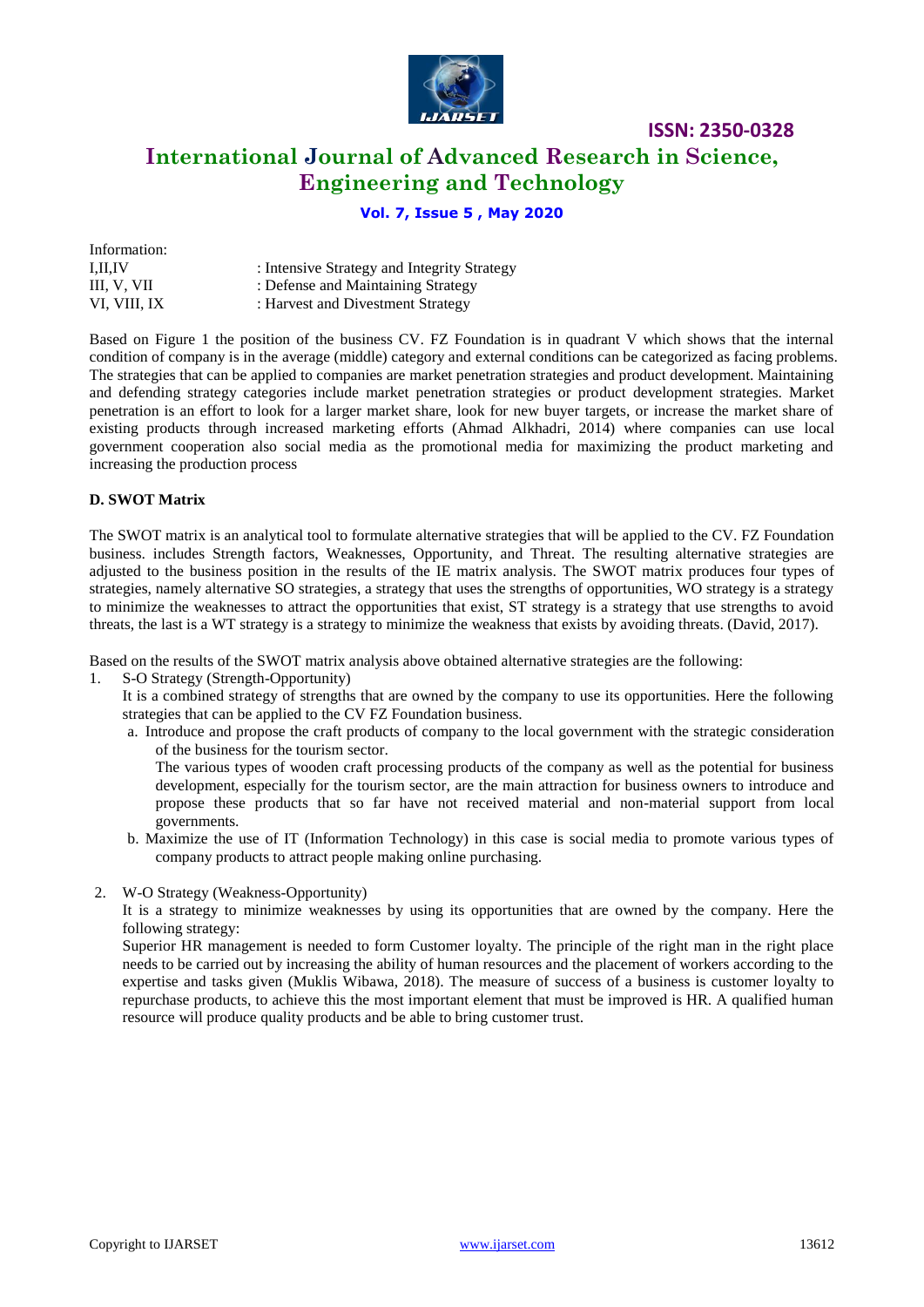

## **International Journal of Advanced Research in Science, Engineering and Technology**

### **Vol. 7, Issue 5 , May 2020**

## **Table 5. SWOT Result**

|                                           | LADIC J. D II O L'INCOUIL                  |                                           |
|-------------------------------------------|--------------------------------------------|-------------------------------------------|
|                                           | Strength $-S$ (S)                          | Weakness - (W)                            |
|                                           | 1. Any kind of craft products (many        | The production process takes a long<br>1. |
|                                           | types of craft products, such as wood      | time in rainy season                      |
|                                           | airbrush, painting, carving, decal,        | 2. Production equipment and facilities    |
|                                           | resin, and accessories)                    | that has not yet supported                |
|                                           | 2. Availability<br>of<br>raw<br>materials  | 3. Promotional system that has not been   |
|                                           | (convenience in the supply of raw          | maximized                                 |
|                                           | materials makes the production of          | 4. The development of online sales has    |
|                                           | craft products-completed according to      | not been used well                        |
|                                           | the target)                                | 5. Management of human resources that     |
|                                           | Strategic business location (near to<br>3. | are still lacking                         |
|                                           | the availability of raw materials,         | 6. Poor financial management              |
|                                           | craftsmen and affordable raw material      |                                           |
|                                           | prices)                                    |                                           |
|                                           | 4. Potential tourism sites that will be    |                                           |
|                                           | supplied with products that are            |                                           |
|                                           | developing (the development of new         |                                           |
|                                           | tourism locations in Indonesia,            |                                           |
|                                           | especially those that are potentially      |                                           |
|                                           | increasing to be supplied with craft       |                                           |
|                                           | products as souvenirs at the tourism       |                                           |
|                                           | location.                                  |                                           |
|                                           | 5. clear contractual agreements Payment    |                                           |
|                                           | system with business partners so that      |                                           |
|                                           | can increase product sales in greater      |                                           |
|                                           | numbers                                    |                                           |
| Opportunities - (O)                       | <b>Strategy SO</b>                         | Strategy WO                               |
|                                           | Introduce and propose the craft<br>1.      | 1. It is needed for Human Resources       |
| 1. The tendency of business partners to   | products of company to the local           | Management to form customer               |
| order large quantities of craft           | government<br>with<br>the<br>strategic     | loyalty. W5, 04,05                        |
| products regularly with a contract        | consideration of the business for the      |                                           |
| system                                    | tourism sector. S3, S4, O6.                |                                           |
| 2. The tendency and interest of people    | Maximize the use of IT (Information<br>2.  |                                           |
| in buying products personally by          | Technology) in this case is social         |                                           |
| seeing the product directly.              | media to promote various types of          |                                           |
| 3. The development of technology,         | company products to attract people to      |                                           |
| especially internet can facilitate        | make online purchases. S1, O2, O3.         |                                           |
| business transactions and promotions      |                                            |                                           |
| 4. Availability of labor / human          |                                            |                                           |
| resources                                 |                                            |                                           |
| 5. Customer Loyalty                       |                                            |                                           |
| 6. Local government support for           |                                            |                                           |
| developing the potential of craft         |                                            |                                           |
| Producing areas                           |                                            |                                           |
| 7. Society attitudes that support the     |                                            |                                           |
| existence of CV. FZ Foundation            |                                            |                                           |
|                                           |                                            |                                           |
| $Threats - (T)$                           | <b>Strategy ST</b>                         | <b>Strategy WT</b>                        |
| 1. Competitors/competition with other     | 1. Keep good relations with craftsmen      | Business management and procurement       |
| craft businesses                          | and business partners to increase          | of facilities with the addition of        |
| 2. Management of other craft businesses   | product sales. S5, T1, T3.                 | machines so that the craftsmen become     |
| is better                                 |                                            |                                           |
|                                           | 2. Keep the sale price, and quality to     | happy at work and increase production     |
| 3. Craftsmen open their craft businesses. | face competition. S1, S2, T1, T2.          | capacity. W2, T2, T3                      |
|                                           |                                            |                                           |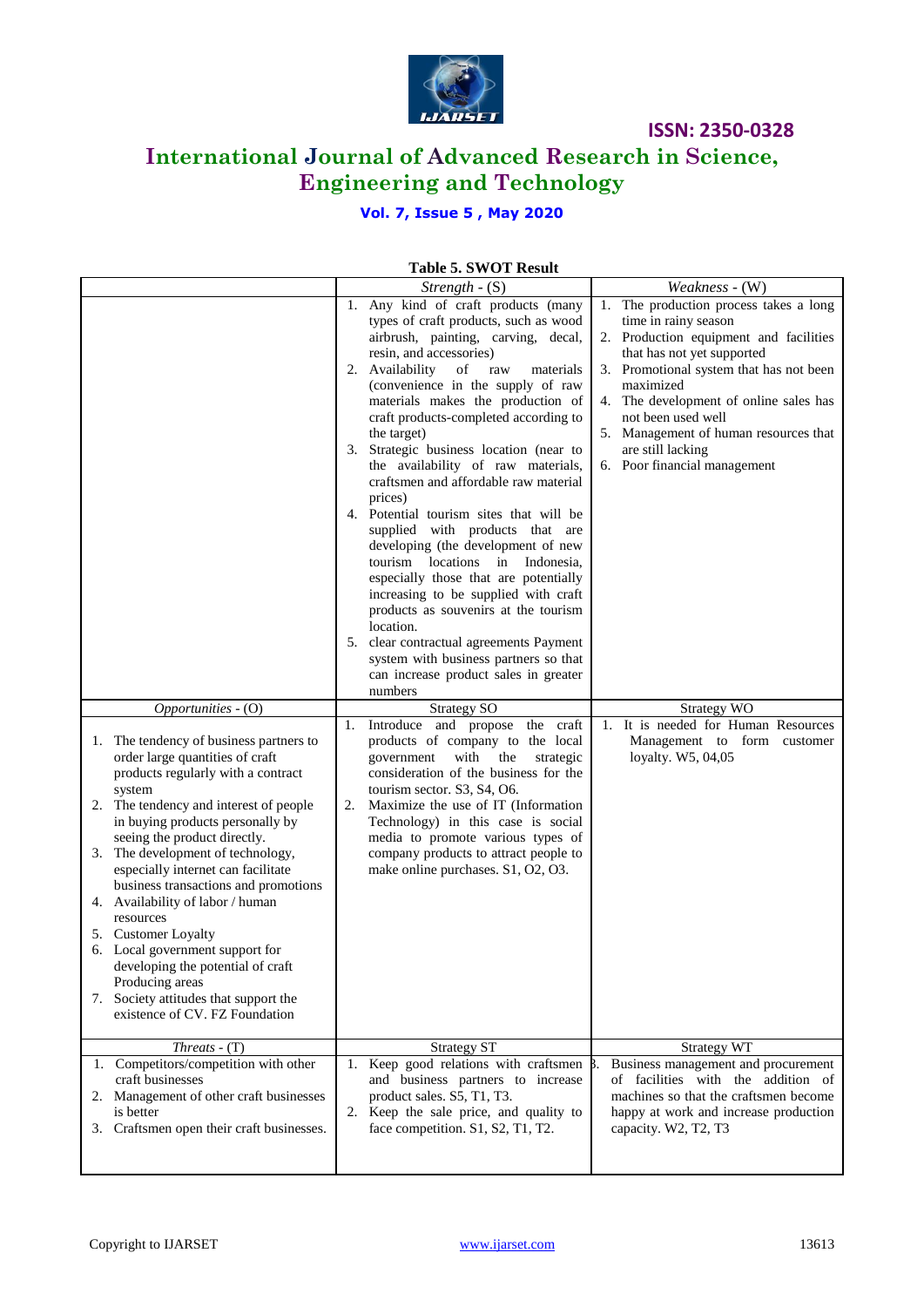

## **International Journal of Advanced Research in Science, Engineering and Technology**

#### **Vol. 7, Issue 5 , May 2020**

#### 3. S-T Strategy (Strength-Threats)

ST strategy is a strategy of using power to avoid threats that can be applied CV. FZ. Foundation business is as follows:

- a. Keep good relations with craftsmen and business partners to increase product sales. S5, T1, T3. Sales of craft products CV. FZ The Foundation encountered a few obstacles in the slow pace of craftsmen handing over wooden raw materials to be carved or decorated. It is due to jealousy among craftsmen who think that business owner only prioritizes the craftsmen with the highest production results. The owner shall resolve the assumptions by using intense communication to all craftsmen and business partner so that the productivity of the company is safe
- b. Keep the sale price, and quality to face competition. S1, S2, T1, T2. The selling price of this product is quite affordable, especially for tourists who are always eager to buy craft as souvenir, with affordable prices and good product quality that is expected to be kept by the company so that healthy competition with competitors is maintained well.
- 4. W-T Strategy (Weakness-Threats)

It is a strategy to reduce weaknesses and avoid threats to the CV. FZ. Foundation business. The WT strategy that can be applied to the business of CV. FZ Foundation is:

Business management and procurement of facilities with the addition of machines so that the craftsmen are happy at work and the production capacity is increasing. So far, CV. FZ The Foundation uses conventional machines to print thousands of forms of woodcraft, but the number of units is still limited, with production reaching more than 1000 pcs per day. Procurement of facilities is needed to increase craft production, one of them is by increasing the number of wooden processing machines if the number of machines can be increased, it allows employee performance to be faster so that production increases and marketing can expand wider.

#### **V. CONCLUSION**

SWOT matrix analysis results from 5 alternative strategies that can be applied to the company, these are 1).Introduce and propose the craft products of company to the local government with the strategic consideration of the business for the tourism sector.2). Maximize the use of IT (Information Technology) in this case is social media to promote various types of company products to attract people to make online purchases. 3). Business management and procurement of facilities with the addition of machines so that the craftsmen are happy at work and increase the production capacity. 4). Do not use preservatives to maintain product quality to minimize changes in consumer interest. 5). Superior HR management is needed to form Customer loyalty after that the calculation is conducted to find the greatest value of the 5 alternative strategies to obtain priority strategies.

#### **REFERENCES**

- [1] Adler, Haymans Manurung. 2006. *Wirausaha Bisnis Usaha Kecil Menengah*. Buku Kompas, Jakarta. p. IX.
- [2] Ahmad Alkadri. 2014. *Analisis Nilai Tambah dan Strategi Pengembangan Usaha Kerajinan Kepek Rotan : Studi Kaus di Desa Nusawungu Kabupaten Cilacap*dalam repository.ipb.ac.id. Diakses pada Januari 2020.
- [3] Amsyah, Zulkifli. 2005. *Manajemen Sistem Informasi*. Jakarta : Garamedia Pustaka Utama.
- [4] Bank Indonesia. 2008a. *Pola Pembiayaan Usaha Kecil (PPUK) Furnitur Kayu* : Jakarta.
- [5] Bateman, Thomas. S & Snell, Scott A. (2008). *Manajemen: kepemimpinan dan kolaborasi dalam dunia yang kompetitif. Edisi ketujuh.* Jakarta: Salemba Empat.
- [6] [BPS] Badan Pusat Stratistik. 2000. Industri Usaha Mikro Kecil Dan Menengah. Jakarta (ID): Pusat Usaha Mikro Kecil BPS.
- [7] Citra Kusumaningtyas. *Direktori Perusahaan Industry Besar Dan Sedang Provinsi Jawa Timur*. 2018. Jawa Timur. Badan Pusat Statistik Provinsi Jawa Timur.
- [8] Daft, Richard L. 2009. *Manajemen (6th ed., Vol. 1). (Edward Tanujaya dan Shirly Tiolina, Trans*). Jakarta: Salemba Empat.
- [9] David, Fred R. & David, Forest R. 2016.*Manajemen Strategik: Suatu Pendekatan Keunggulan Bersaing - Konsep Edisi 15*. Salemba Empat, Jakarta
- [10] David, Fred R. 2009. *Manajemen strategis: konsep*. Jakarta: Salemba Empat
- [11] David, Fred R. 2017. *Manajemen Strategik*. Jakarta: Salemba Empat
- [12] Dionisius, Ardiyanto Narjoko, Titik, Anas dan Haryo, Aswicahyono (2014) *Rencana Pengembangan Kerajinan Nasional 2015 – 2019*. Jakarta : PT. Republik Solusi.
- [13] Dirgantoro, Crown. 2007. *Manajemen stratejik: konsep, kasus, dan implementasi*. Jakarta: Grasindo
- [14] Dr. taufiqurokhman, S.Sos., M.Si. 2016. *Manajemen Strategik.* Jakarta Pusat. Fakultas Ilmu Sosial dan Ilmu Politik Universitas Prof. Dr. Moestopo Beragama.
- [15] Dr. Timbul Raharjo, M.Hum. 2011. *Seni Kriya dan Kerajinan*. Yogyakarta. Program Pascasarjana Institut Seni Indonesia Yogyakarta.